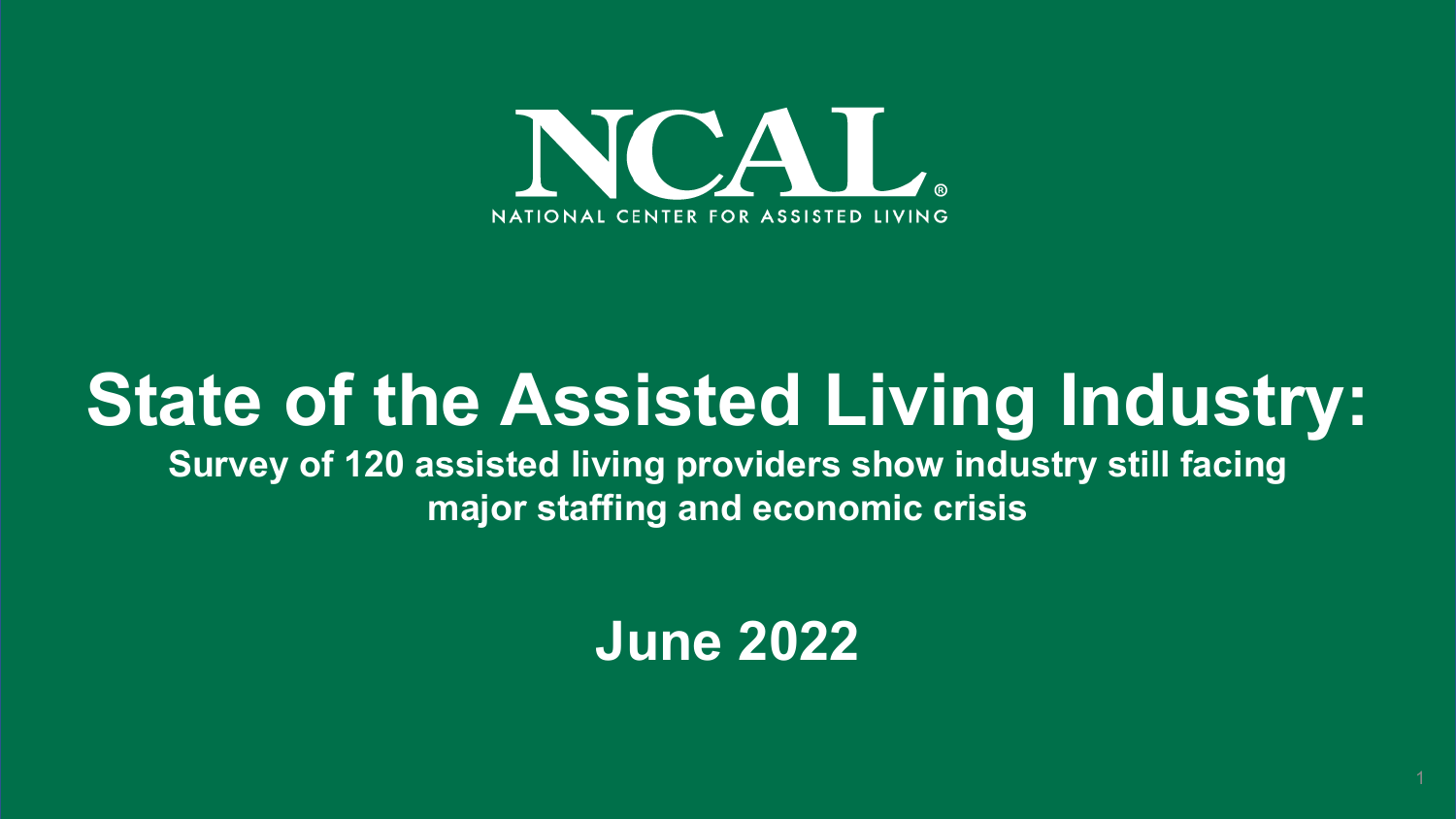

# **More than half of assisted living facilities are experiencing worse staffing situations since start of 2022.**

**Since January 2022, would you say your organization's overall workforce situation has generally gotten better or worse?** 

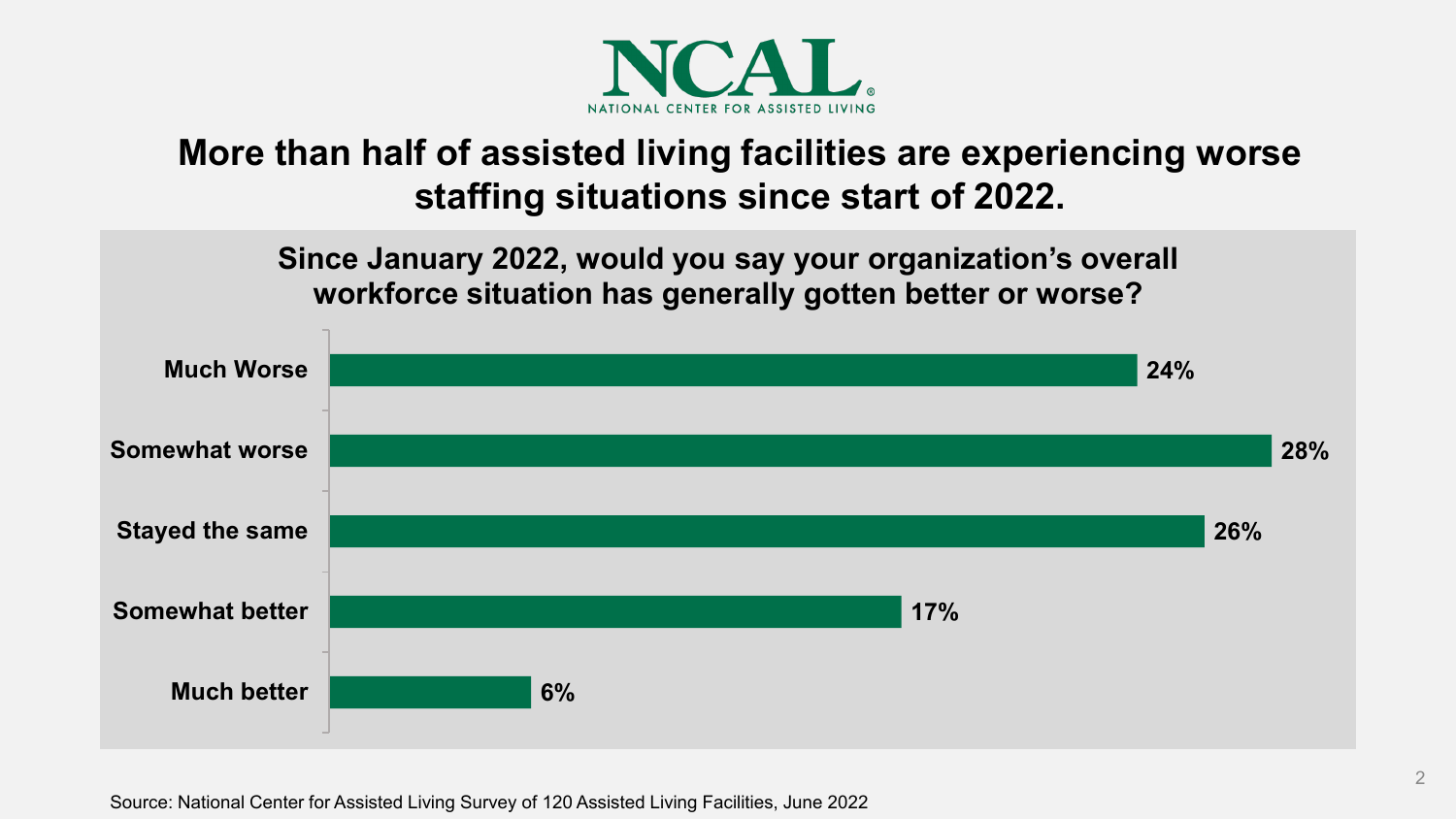![](_page_2_Picture_0.jpeg)

# **63% of assisted living facilities are facing moderate or high staffing shortages.**

![](_page_2_Figure_2.jpeg)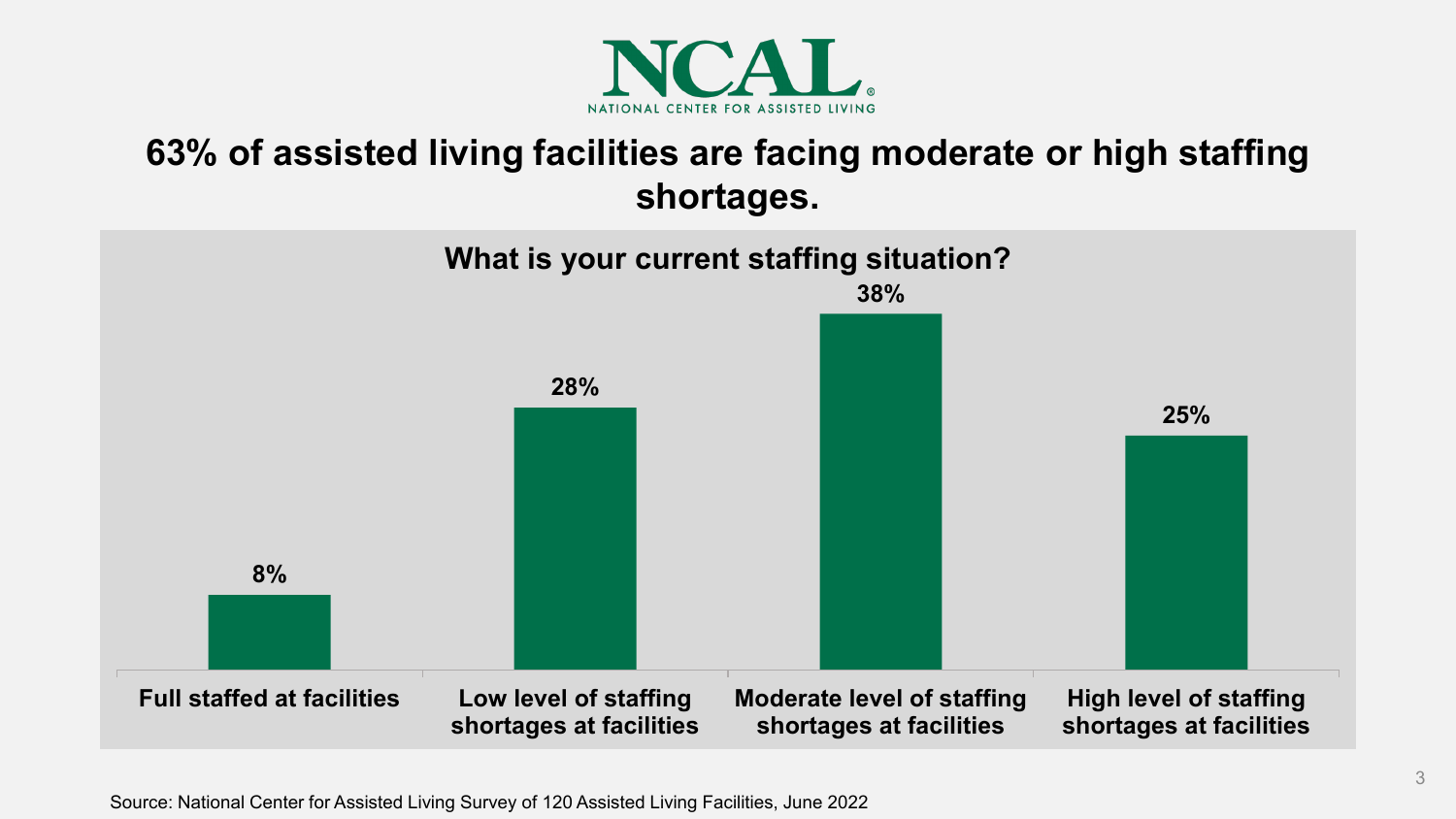![](_page_3_Picture_0.jpeg)

#### **87% of assisted living communities are experiencing difficulty hiring staff.**

![](_page_3_Figure_2.jpeg)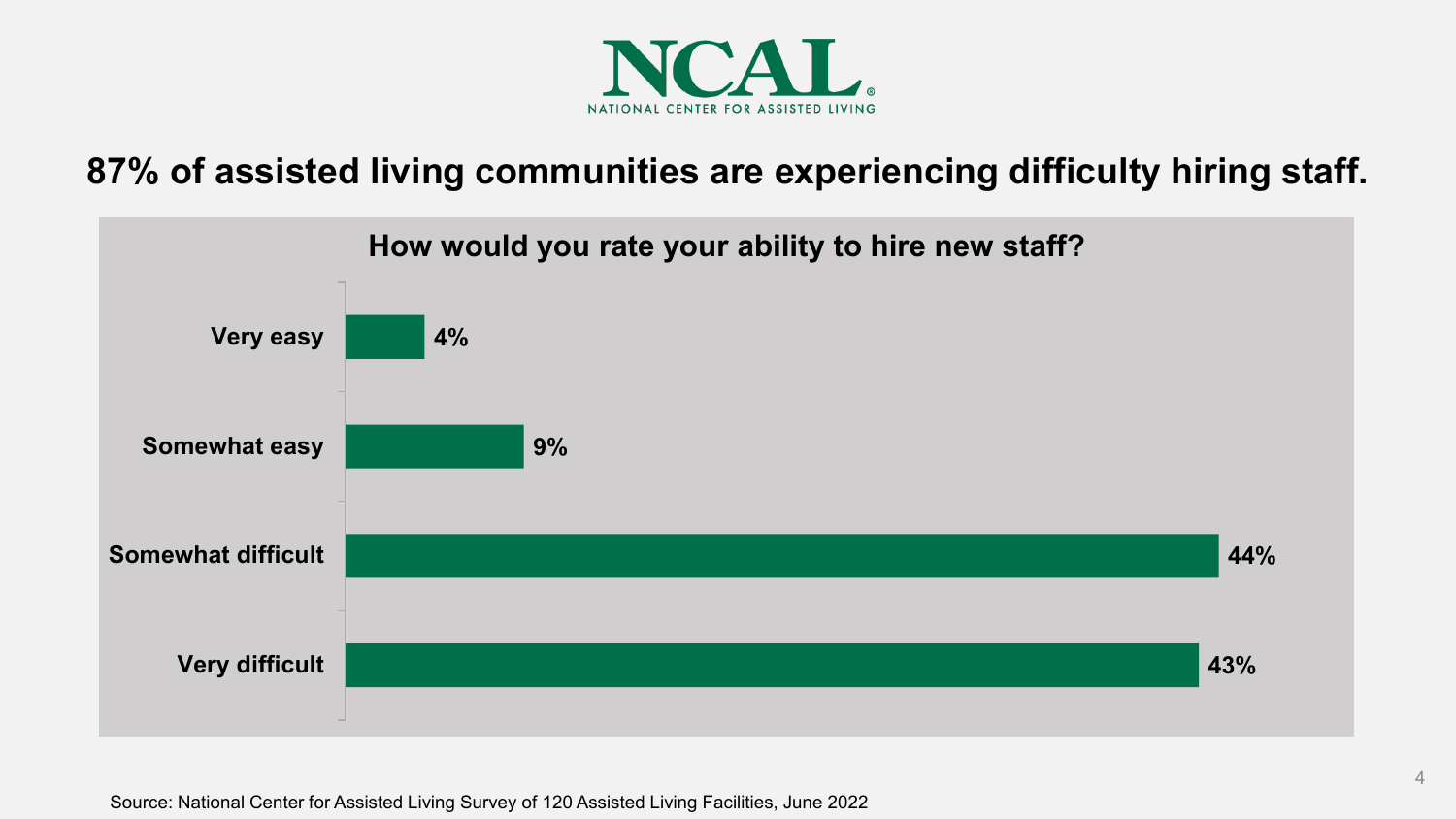![](_page_4_Picture_0.jpeg)

# **Nearly all assisted living communities are asking staff to work more. 30% are either limiting new admissions or closing their facilities.**

![](_page_4_Figure_2.jpeg)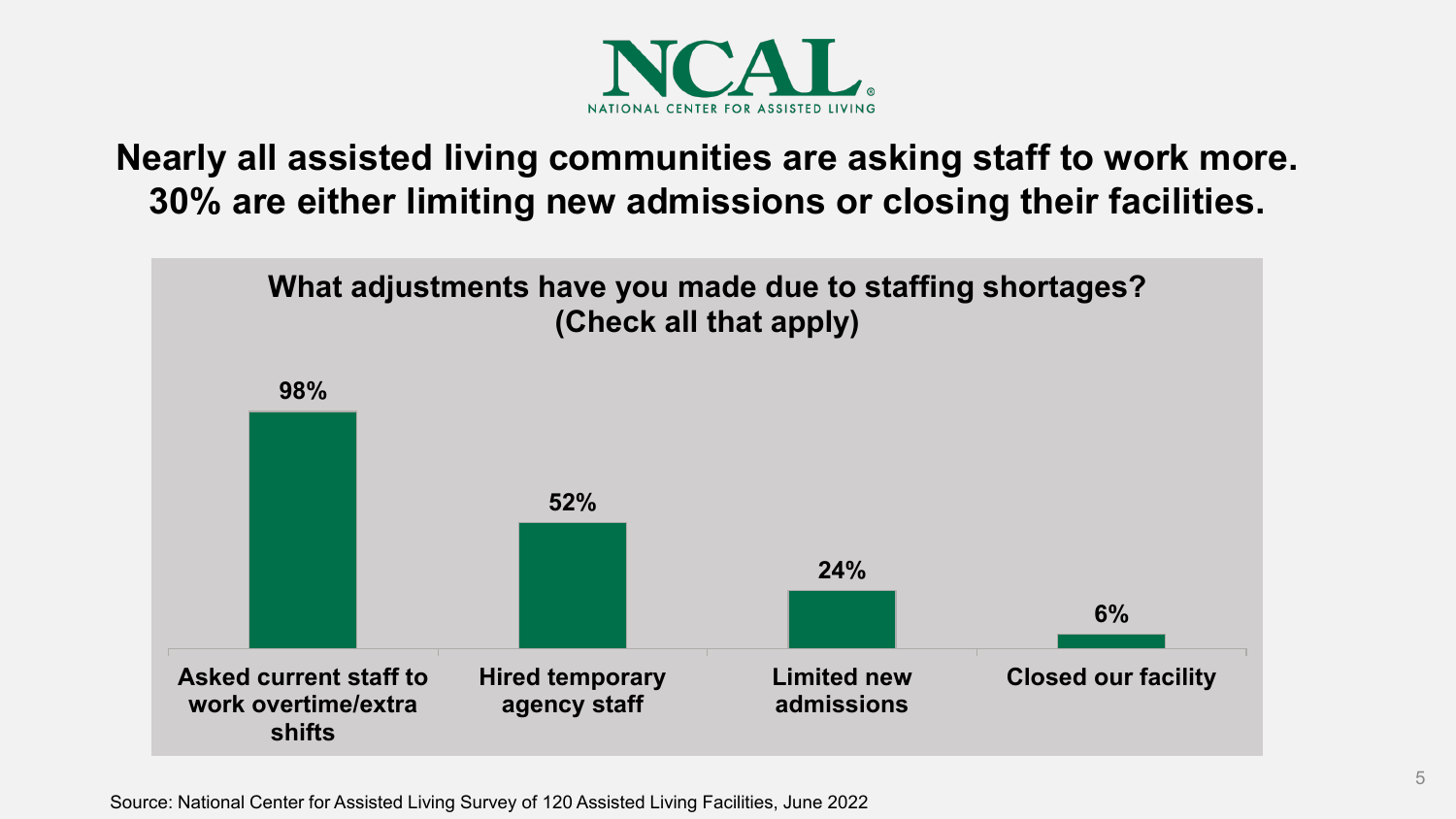![](_page_5_Picture_0.jpeg)

#### **Over 90% of assisted living communities have increased wages for staff.**

![](_page_5_Figure_2.jpeg)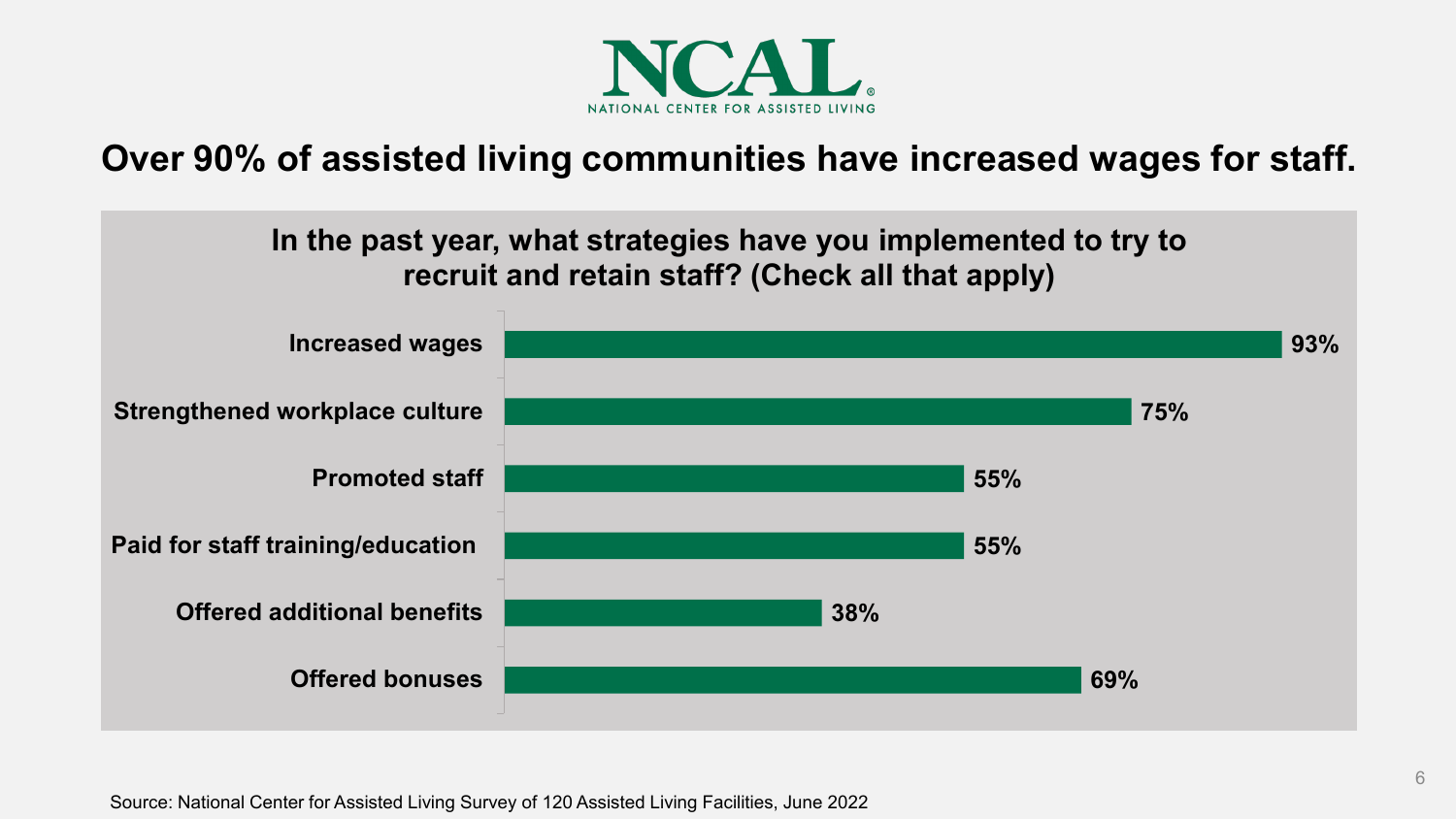![](_page_6_Picture_0.jpeg)

**Lack of interested or qualified candidates and not being able to offer competitive wage with their current financial situation are the top obstacles in hiring new staff.**

![](_page_6_Figure_2.jpeg)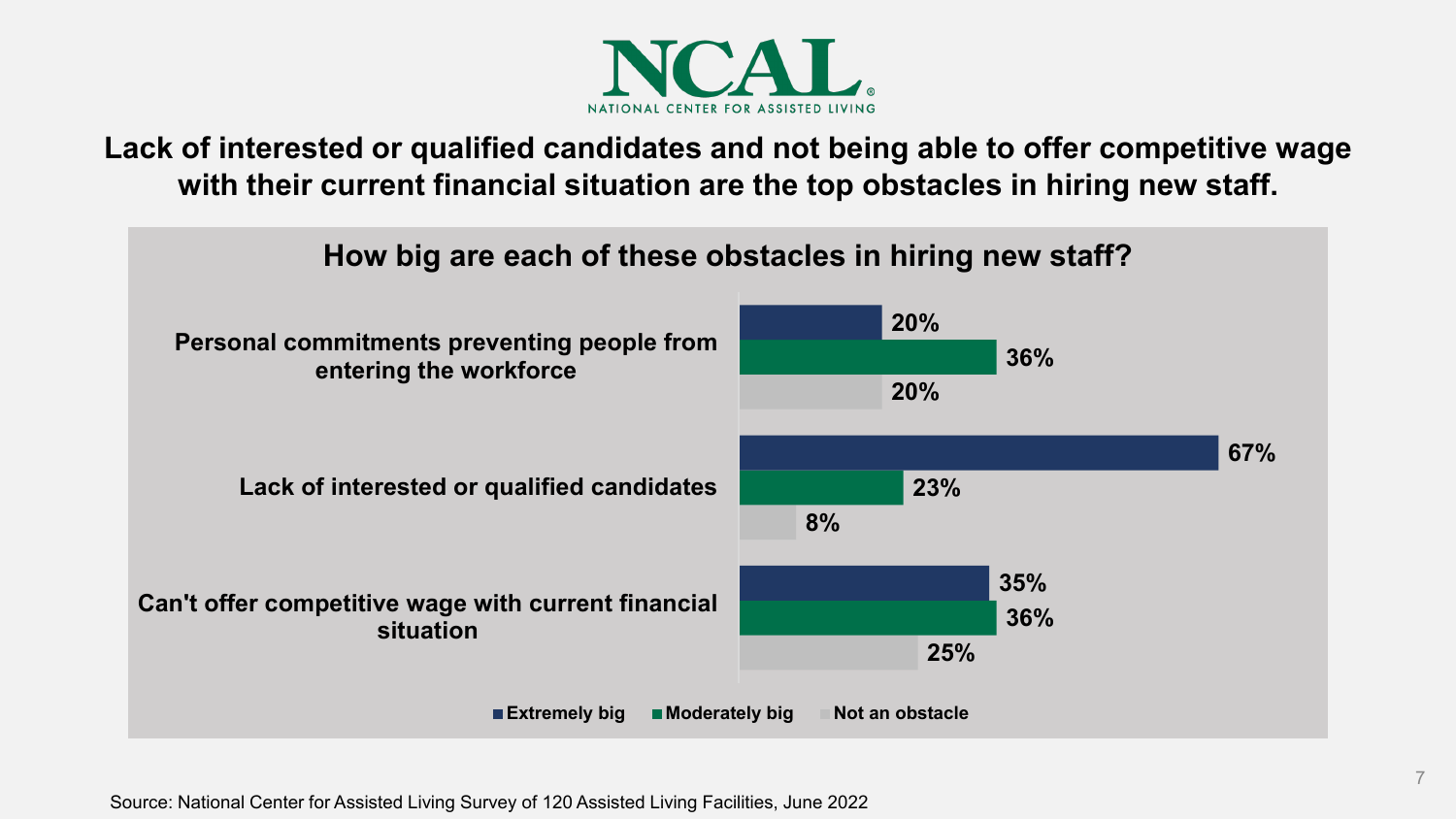![](_page_7_Picture_0.jpeg)

## **Nearly half of assisted living communities are concerned about having to close over staffing woes.**

![](_page_7_Figure_2.jpeg)

Source: National Center for Assisted Living Survey of 120 Assisted Living Facilities, June 2022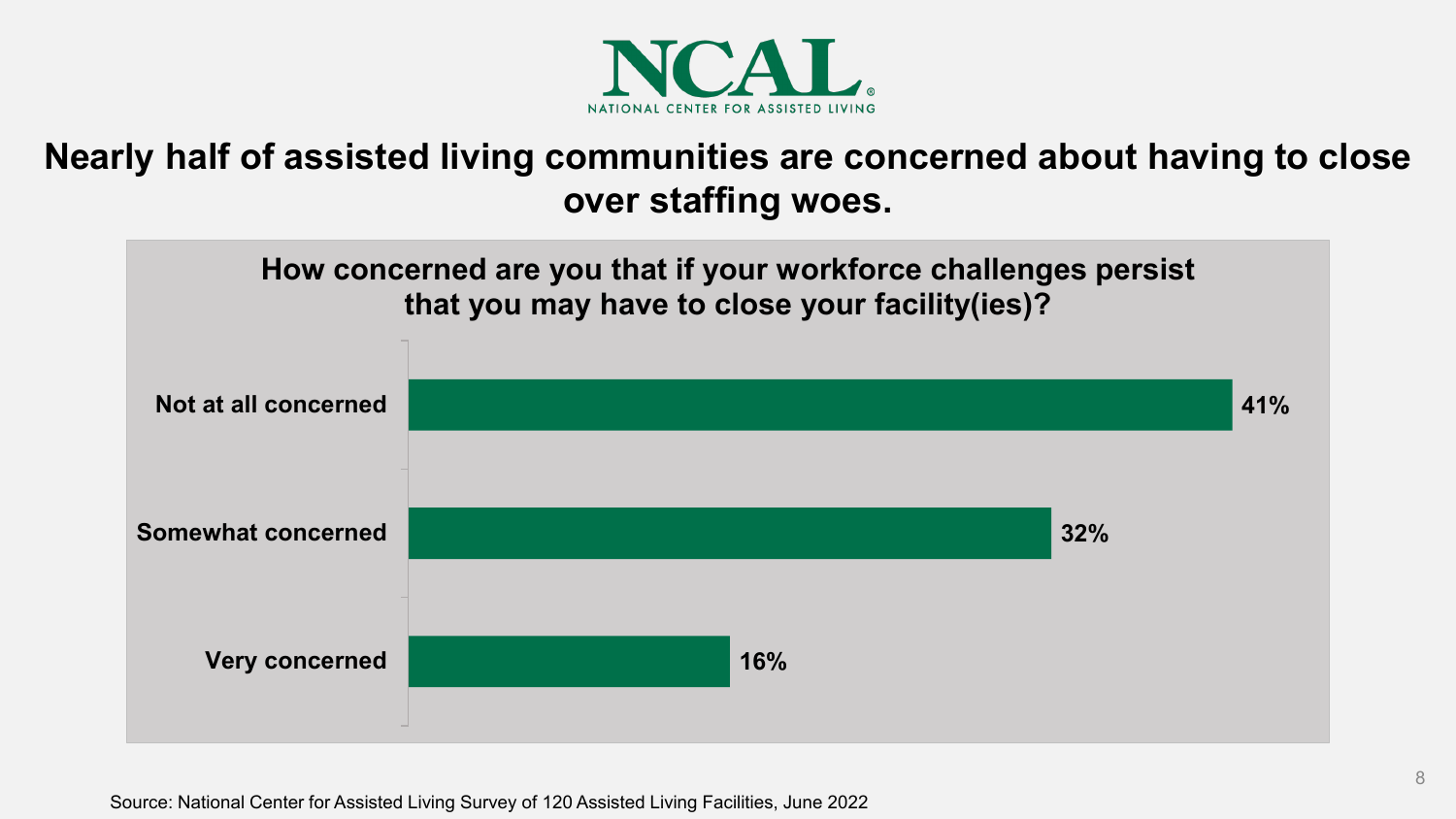![](_page_8_Picture_0.jpeg)

#### **Nearly 40% of assisted living communities are operating at a loss.**

![](_page_8_Figure_2.jpeg)

Source: National Center for Assisted Living Survey of 120 Assisted Living Facilities, June 2022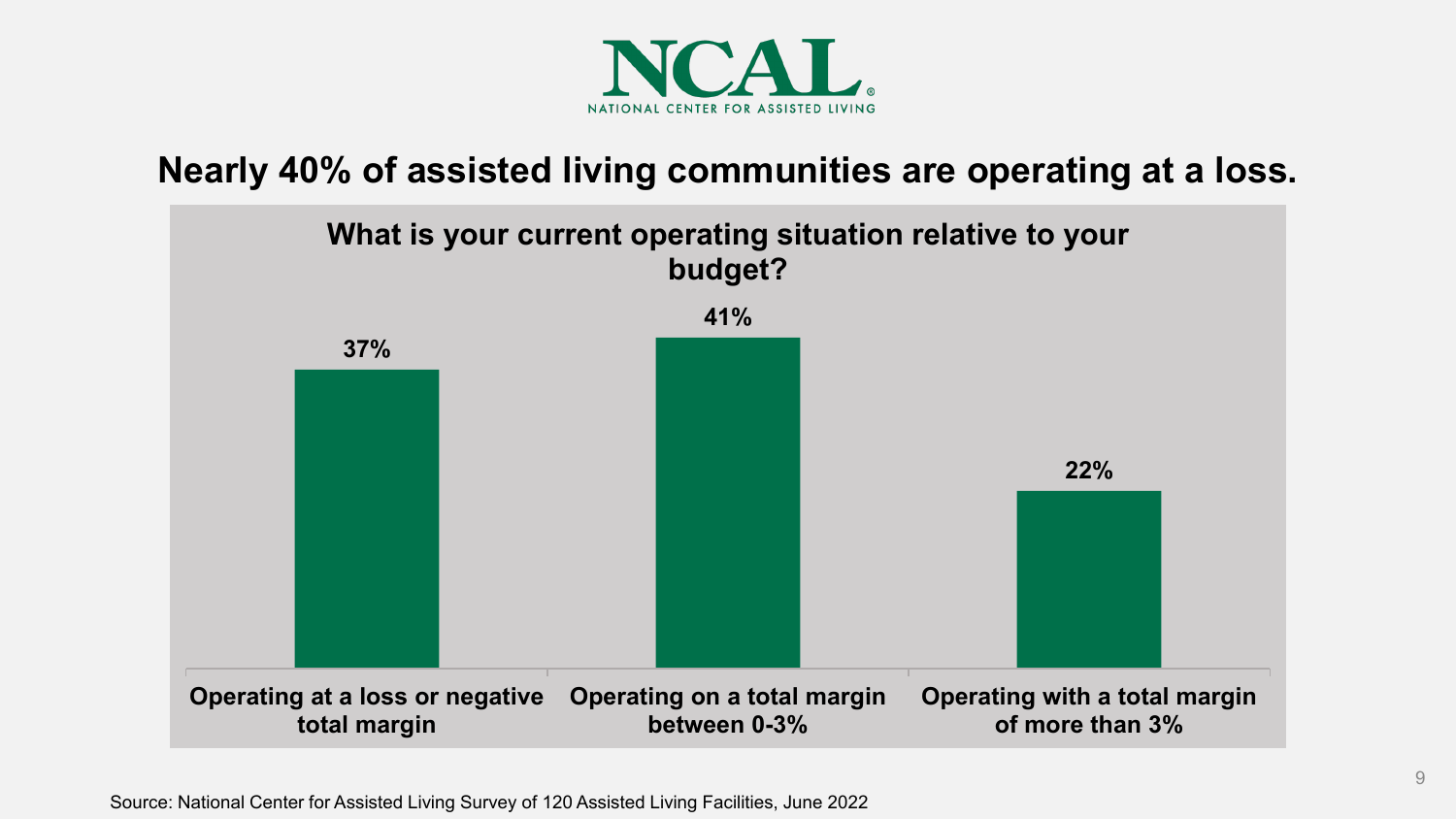![](_page_9_Picture_0.jpeg)

#### **Assisted living providers estimate their costs have increased by 40% in one year.**

#### **By what percentage have your operational costs increased since this time last year?**

![](_page_9_Figure_3.jpeg)

Source: American Health Care Association Survey of 759 Nursing Home Providers, May 16-20, 2022